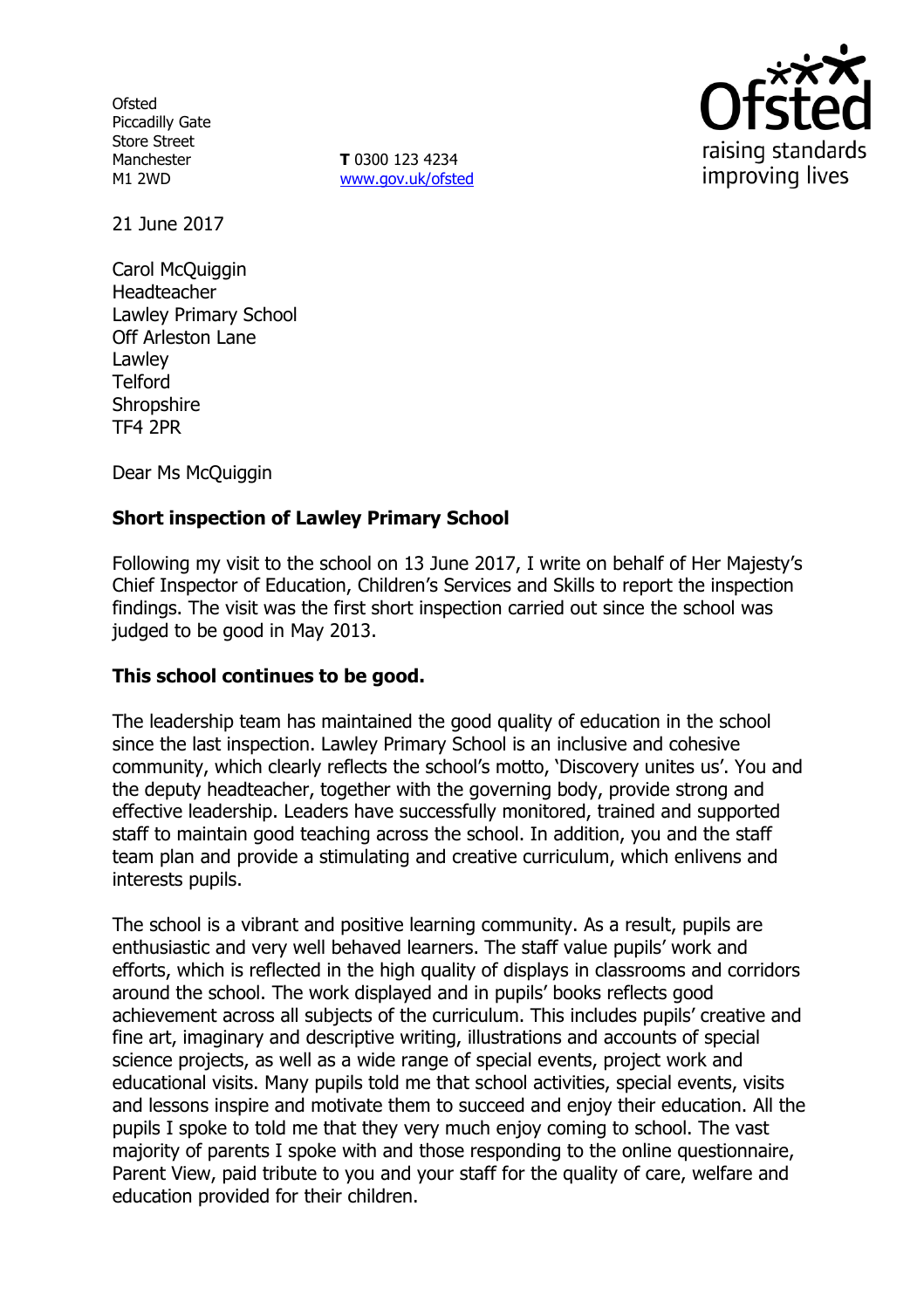

We discussed some key lines of enquiry during the inspection, including those that you and your leadership team identified through your accurate self-evaluation. You and the deputy headteacher recognise, rightly, that pupils could still be achieving better in mathematics. Current assessments and last year's national test results show that you are increasing the proportion of pupils reaching and exceeding agerelated standards in mathematics. However, we noticed during lesson observations and from some of the work in pupils' books that pupils do not routinely explain how they calculate number problems. During observations of teaching, I could see that teachers are increasingly planning more challenging problem-solving tasks. This needs to continue, especially for the most able pupils who are capable of learning in greater depth.

You and the deputy headteacher lead by example and are very good at identifying the strengths and areas for improvement in teaching. Your focus on questioning in lessons has sharpened the way in which teachers and support staff interact with pupils. We saw some good examples of the ways in which teachers manage class and group discussions. There is scope now to develop this further, especially in mathematics lessons. Teachers and support staff question pupils about number problems, but some do not probe further to identify gaps or misunderstandings.

You may recall the other areas we explored together, including the teaching of phonics in key stage 1 and the achievement of disadvantaged pupils. Your accurate and moderated assessment information confirms that teachers and support staff teach phonics very well. I was particularly impressed by the consistent methods being used by all the classes we visited. Pupils in Years 1 and 2 were clearly on task and making rapid progress blending letter sounds and combinations of letters to read unfamiliar words. The pupils in both Years 1 and 2 were particularly excited about some of the 'nonsense words' they were reading and could tell me which words were 'real words' and which were not. You and the staff team have successfully adapted and refined the way you teach phonics. Assessments show that disadvantaged pupils and those who are not disadvantaged make rapid progress developing early reading and writing skills, including spelling and punctuation.

The children in both Reception classes achieve very well. Our brief visit and analysis of the most recent and current national assessments show that the large majority of children reach a good level of development in all areas of learning. Early reading and writing is taught very well. I could see from the sample of workbooks I checked that the early years experiences offered to children gets them off to an excellent start in preparation for Year 1.

#### **Safeguarding is effective.**

Senior leaders, governors and staff ensure that safeguarding arrangements are fit for purpose. There is a vigilant and effective culture of safeguarding throughout the school. Leaders and governors review staff vetting procedures and policies systematically. The electronic visitor checking-in system is efficient and robust.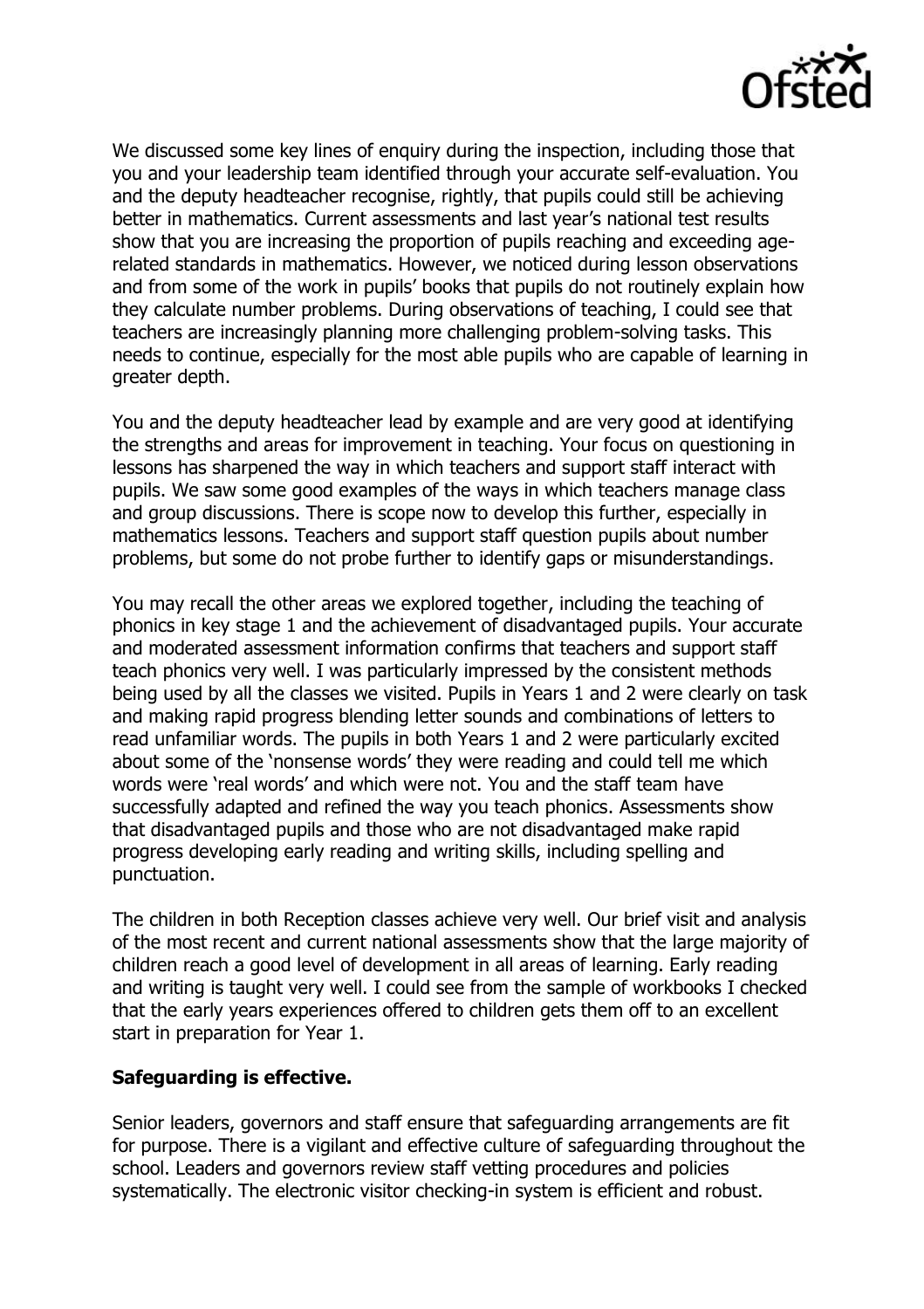

Teaching, support and administrative staff are well trained and vigilant. Governors and staff carry out regular reviews of safeguarding and child protection policies and risk assessments of school activities and educational visits. The safety, security and well-being of children in the foundation stage are managed by well-qualified and skilled staff. The vast majority of parents that I spoke, with and those responding by questionnaire, email or text to Ofsted's regional office, agreed that pupils are safe in school. Parents believe, rightly, that their children are very well cared for by the staff.

## **Inspection findings**

- The quality of teaching has improved well since the previous inspection. You and the deputy headteacher accurately monitor lessons and pupils' work in books. Staff feel very well supported.
- Last year's national assessments and current work and progress information show that pupils reach high standards in reading by the end of key stage 2. Standards last year were above average in writing and in line with the national average in mathematics. Standards in mathematics are on track to be higher this year compared with last year's figures.
- The current focus on mathematics is set out very clearly in the school's strategic plan. This needs to continue as there are early signs of a positive impact on pupils' learning. We discussed how leaders and staff need to focus particularly on the teaching of mathematics.
- Evidence from pupils' work in books shows that they do not get enough or regular opportunities to explain the calculation methods they use when solving problems. You and the deputy headteacher are right to focus on improving teachers' questioning in lessons. In mathematics, this includes sharpening the way adults question and assess what pupils know and understand in order to identify and address gaps or misunderstandings.
- The large majority of children join the school with skills and abilities that are typical for their age in the Reception Year. They make rapid progress in early literacy and mathematics. This lays strong foundations for the children when they start key stage 1. This is reflected in last year's national assessments, which show that pupils reached above-average standards in reading, writing and mathematics by the end of Year 2.
- At a very early stage, Reception children enjoy trying out their early writing skills independently. The effective teaching of phonics enables children to identify combinations of letters and to sound these out while forming and writing words. This consistent practice extends into Years 1 and 2 so that reading and writing skills develop well from the early years throughout key stage 1 and through key stage 2.
- There is a real sense of achievement promoted by the staff and in pupils' excellent work displayed in corridors and classrooms. You and the staff team promote high expectations for behaviour and learning. British values of democracy, fairness and acceptance of all faiths, cultures and backgrounds form the bedrock of the school's core values. The 'pupil parliament' is an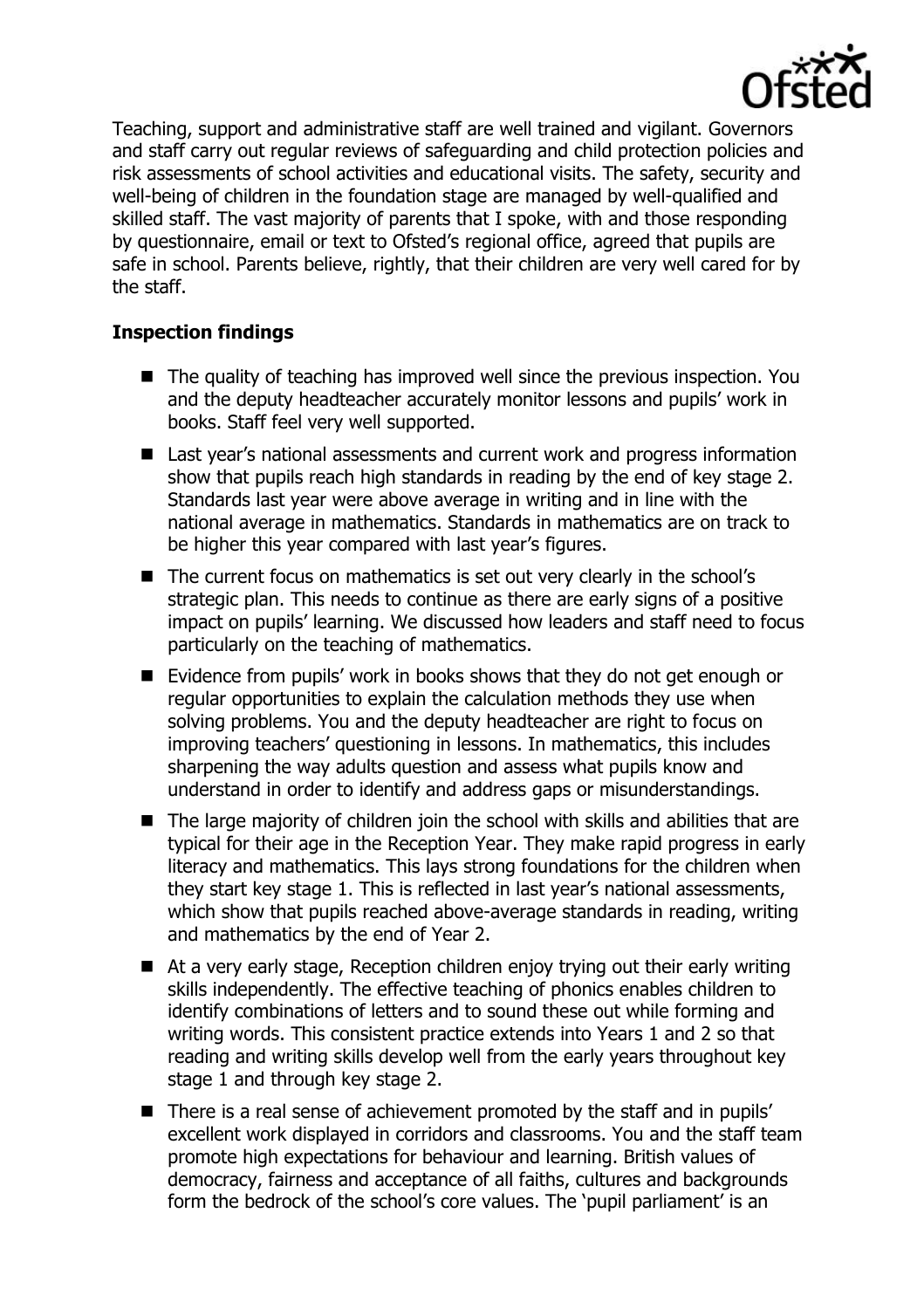

excellent example of this, and one 'member of parliament' told me: 'We visited the Houses of Parliament in London. It was great to see how this works.'

- Pupils like coming to school because of the broad and stimulating curriculum that you and the other staff provide. Their enjoyment of school is also reflected in high attendance rates and low levels of persistent absenteeism. Pupils feel safe and very well looked after. This includes the large number of pupils who attend the excellently organised and managed morning club, who were very positive when sharing their thoughts with me over breakfast.
- **Pupils benefit academically and personally from experiencing a range of** stimulating projects and subjects. These include studying the historical context of famous battles; learning to speak French; investigating the impact of changing world climates in science and geography; communal singing and music playing; and studying and exploring 'human rights' and famous people in the past, such as the civil rights leader, Mahatma Gandhi, and others, who fought for justice and freedom, leading to international charters and a universal declaration of human rights.
- **Pupils also make rapid progress developing their reading and writing skills** when experiencing a range of genres of literature. The curriculum is enriched by high-quality creative and fine art, including some excellent examples of pupils' writing and artwork, inspired by the visit of professional artists, illustrators and authors.

### **Next steps for the school**

Leaders and those responsible for governance should ensure that:

- $\blacksquare$  they continue to focus on improving pupils' achievement in mathematics by:
- making sure that teachers and support staff check what pupils know and understand during lessons, to make sure that there are no gaps or misunderstanding before moving their learning on
- providing more opportunities for pupils to explain the methods they use when calculating number problems.

I am copying this letter to the chair of the governing body, the regional schools commissioner and the director of children's services for Telford and Wrekin. This letter will be published on the Ofsted website.

Yours sincerely

Charalambos Loizou **Her Majesty's Inspector**